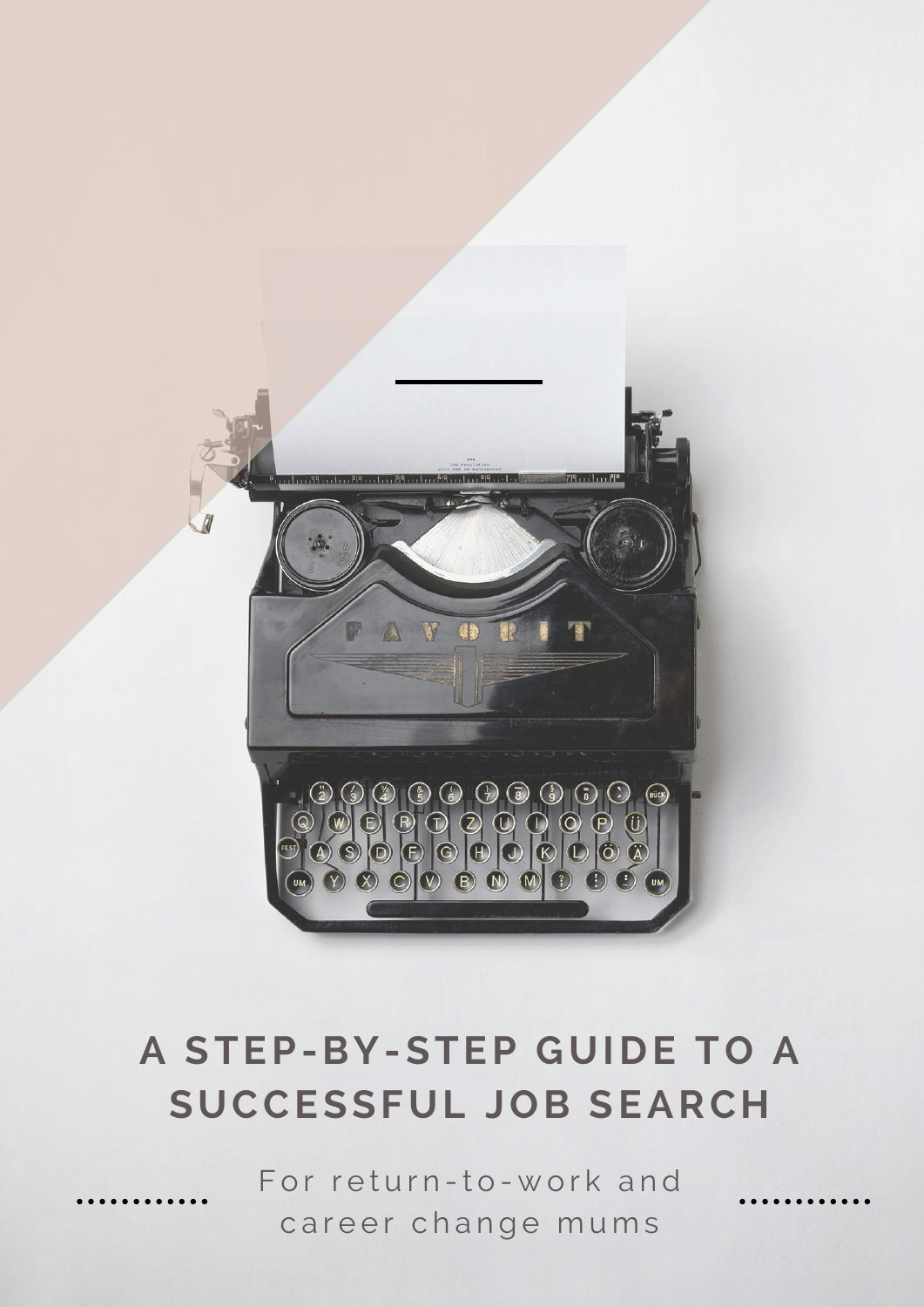

## A STEP-BY-STEP GUIDE TO A SUCCESSFUL JOB SEARCH

For return-to-work and career change mums

If it has been a long while since you looked for a job, you probably don't quite remember where—or how—to begin. Having a clear strategy in place and using your time wisely is the name of the game.

Follow our guide to help you organise and structure your job search, and make going back to work or changing careers a whole lot quicker and less stressful.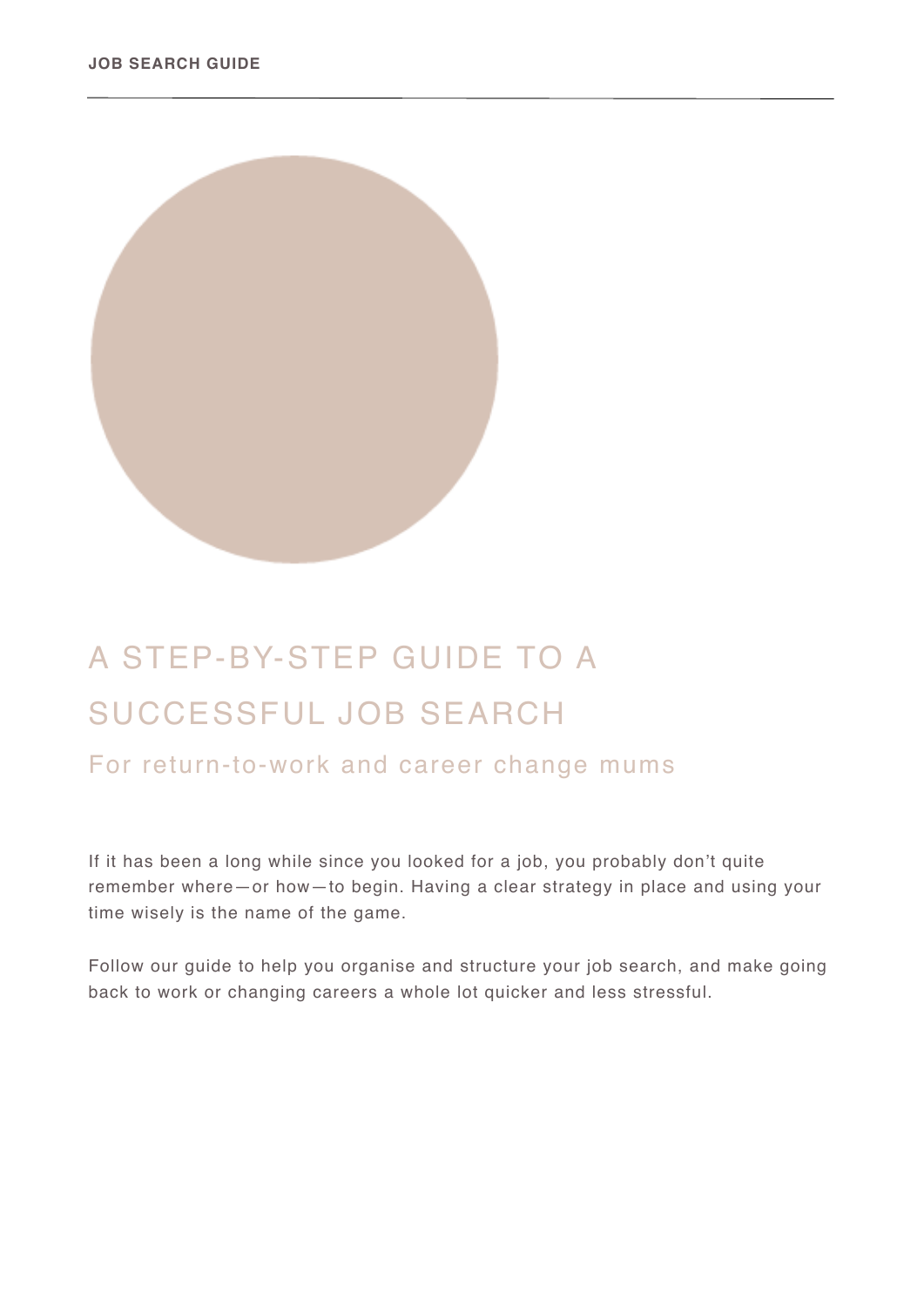#### Step 1: Get Prepared

- 1. Take a step back to figure out what makes you tick. The more you understand yourself and your motivations, the more informed and productive your career search process will be, and the more likely you'll find a career that is the best fit for you. Click [here](http://www.workhappymums.com/rh-discovery-questions.html) for a list of questions to help you identify your values, strengths and passions, and [here](http://www.workhappymums.com/blog/what-are-online-career-assessments-and-how-can-they-help-you-choose-the-right-career-or-business) to find out how online career assessments can allow you to make better, more informed career choices that are in line with your unique self.
- 2. Next get clear on what you really want. What does your ideal job look like? Be as specific as possible. What skills do you want to put to use? What tasks energise you? What type of environment would you like to work in? What hours would you like to work? Write these things down, as well as the things you definitely don't want to do or be around in your next role.

You can even create a vision board of what you want. Cut out images from magazines that reflect exactly what you're looking for in your ideal career or business. Keep this vision board somewhere where you can see it every day.

- 3. If you're not sure what's next, reach out to people in your network who have interesting jobs or are working for interesting companies - learn about their experiences and ask for their advice. For more support in figuring out your career direction, sign up for *[Ignite!](http://www.workhappymums.com/ignite.html)*, our free 7-day mini e-course.
- 4. Set your goals and make a plan. Give yourself a deadline for finding a new job, and some realistic goals to achieve along the way. Then determine how much time each week you can commit to your job search. How much of this time will you spend on each job search activity? We recommend setting aside 50% of your job search time for networking, 25% for material preparation and the application process, 15% for online research, and 5% or less on job board sites. And finally, based on how much time you have each week for your job search, write down the action steps you're going to take to achieve your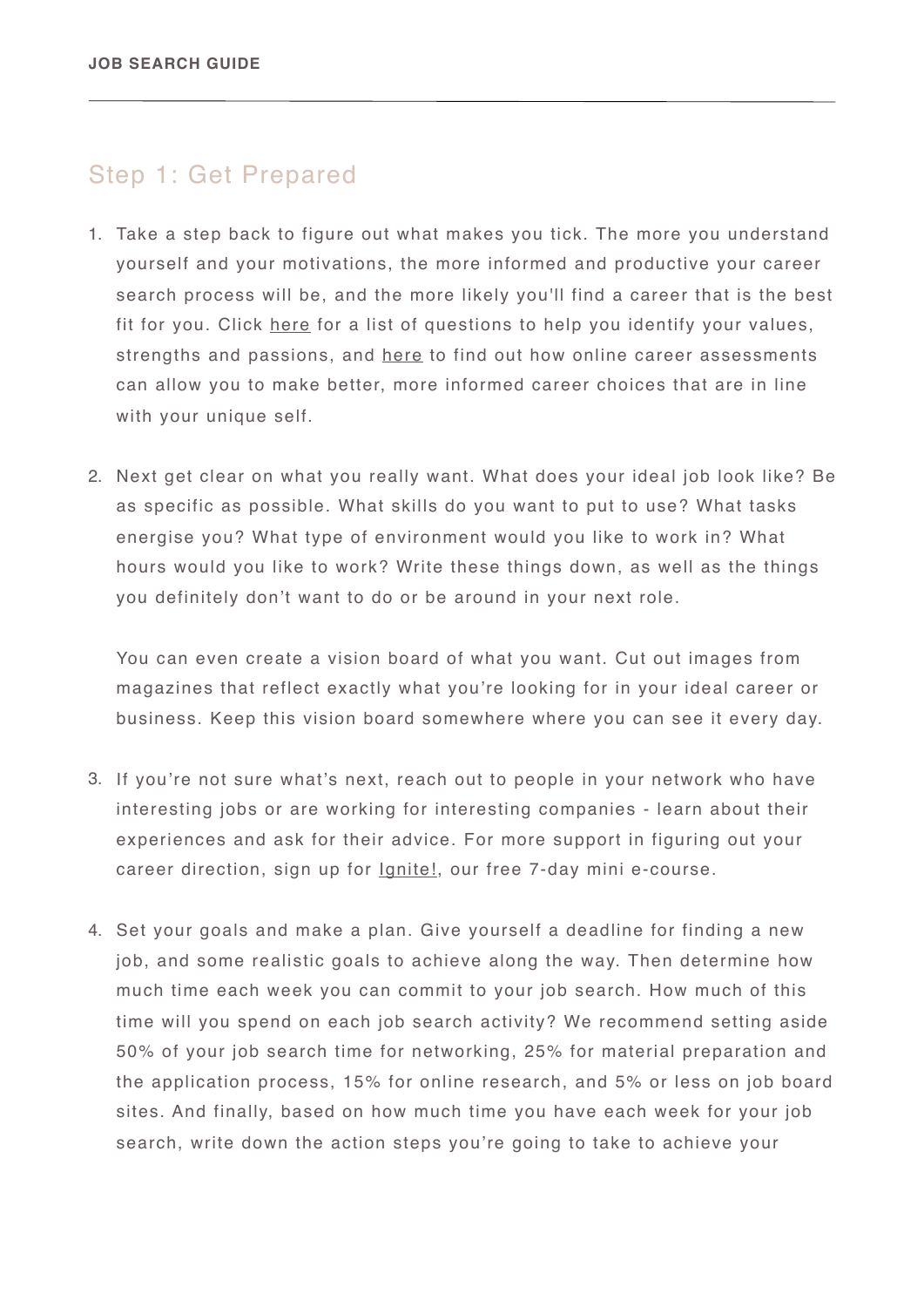goals. Don't forget to put completion deadlines next to each one, and write them in your calendar.

- 5. Create an Employer Target List. Rather than relying solely on job boards, focus your web-based job search efforts on employers of particular interest to you. Create a list of 25 or so employers for whom you would like to work. This list will allow you to identify job openings before other candidates and help you focus your networking efforts. Research the employers on your list thoroughly. Review their websites. Set up a Google alert for each organisation so you'll know whenever they are in the news. Follow them on social media. Look up key personnel on LinkedIn. Ask your current contacts (friends, family, colleagues, other job seekers, etc.) if they know anyone working at your target employer.
- 6. Prepare your references. Make sure you have solid references (and their permission) in order, plus accurate contact information for your references.
- 7. Get your support team in place. Identify the people who can help you with your job search – friends, old colleagues, or a career coach.

## Step 2: Polish Your Personal Brand

- 1. These days, the first thing a potential employer will do before hiring you is head straight for Google. Google yourself. Do you like what you see? Then think about what your personal email address and social media presence (Facebook, Twitter etc.) says about you - what will they look like to a potential employer?
- 2. Refresh your job search materials. Make sure your CV, cover letter, and LinkedIn profile are up-to-date. While your resume and cover letter will need to be customised for each job application, having the bulk of the updates done ahead of time will allow you to apply quickly when you find positions of interest. Before you start making changes to your CV, make sure you know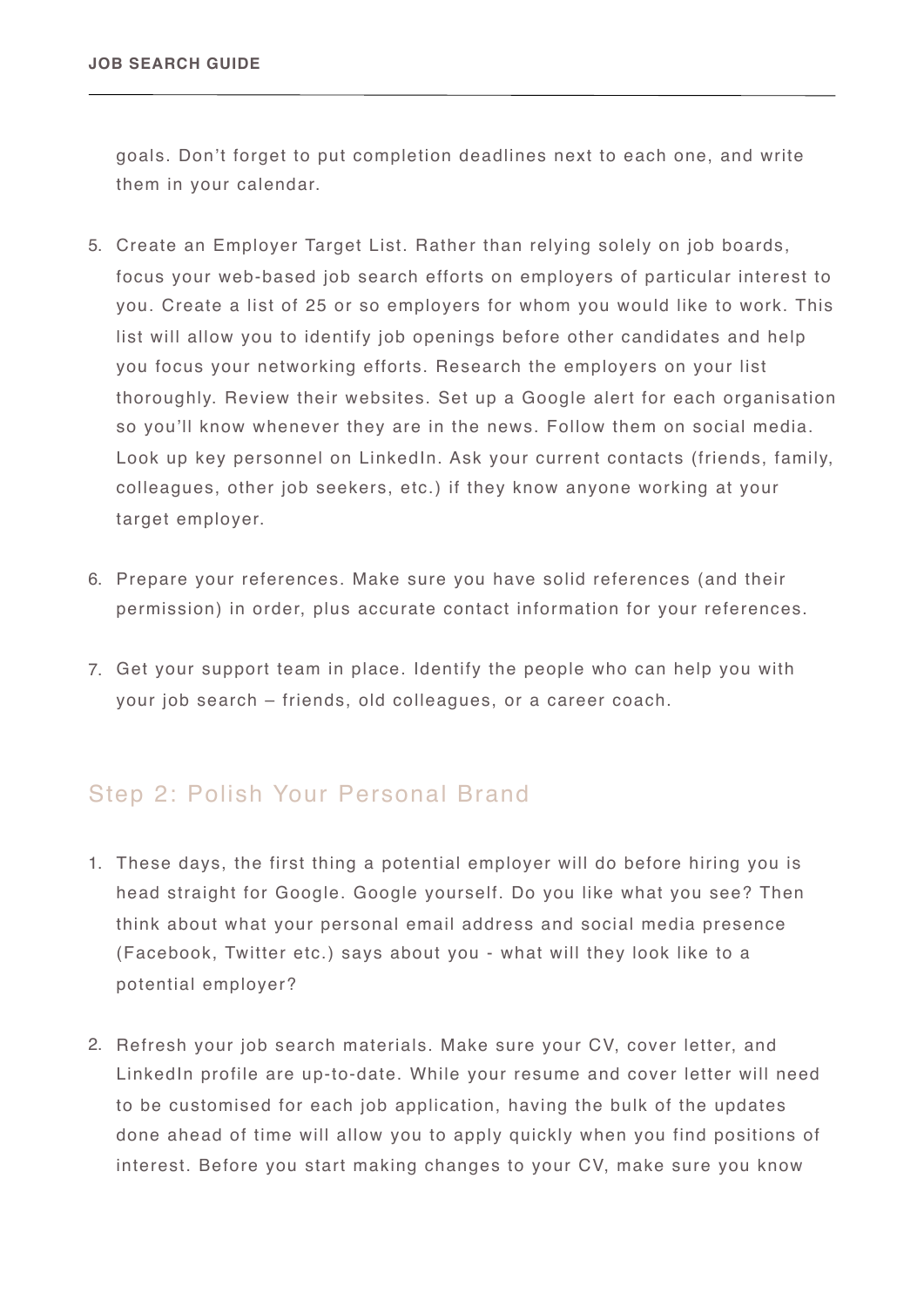[how CV's have changed in recent years](http://www.workhappymums.com/blog/-cvs-have-changed-since-you-last-looked-for-a-job-heres-how), and read [this article](http://www.workhappymums.com/blog/how-to-mind-the-gap-on-your-cv-after-maternity-leave) if you're not sure how to explain "the gap".

When you're applying for jobs, it's important to send out materials that are perfect. Use [Grammarly](https://www.grammarly.com/) to instantly check your writing for grammar, punctuation and style. Also consider having a trusted professional mentor or coach look over your materials and provide feedback.

3. If you would like to take your personal brand one step further and attract recruiters by sharing more of your personality and passion for what you do, try [branded.me](http://branded.me) to create a free personal website in minutes (or less) using the information in your LinkedIn profile.

## Step 3: Start Networking

- 1. Activate your current network. With 80% of jobs never being posted publicly, you want to get on the inside track to job openings. The first step is to activate your current network. Begin strategically reaching out to members of your network. Don't simply email asking if they know of openings. Rather, set up a brief, 15 minute meeting or phone call. Explain where you are professionally, where you are hoping to go, and ask for advice. This leaves the door open for an ongoing communication.
- 2. Refresh your LinkedIn profile, get active on the platform and make sure you understand how to [use it effectively in your job search](https://www.workhappymums.com/blog/6-ways-to-use-linkedin-to-find-a-job). Consider if the free or paid job seeker version of LinkedIn is right for your job search.

## Step 4: Apply For Jobs & Keep Organised

1. Apply to open roles, ideally committing to between 3-5 applications per week. If you have decided that your job needs to be part-time or flexible, don't be put off applying for full-time roles. Many employers will consider flexible working 'for the right candidate' even though they don't state it in their job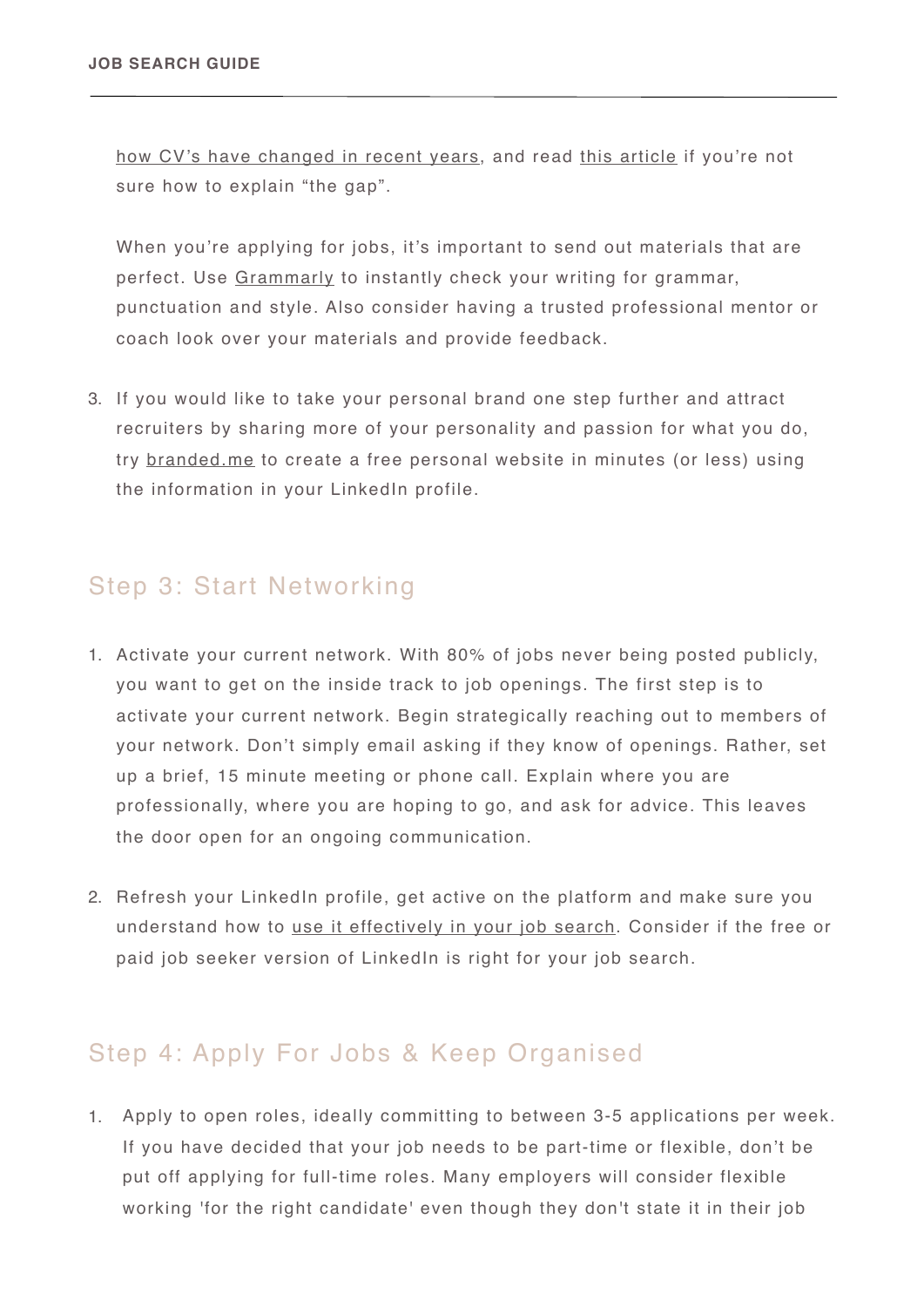ad. Read more about the best way of finding a part-time or flexible role [here](http://www.workhappymums.com/blog/how-to-find-your-ideal-family-friendly-job), and our guide to when and how to ask for flexible work arrangements during the job search process [here](http://www.workhappymums.com/blog/when-and-how-to-ask-for-flexible-work-arrangements-during-the-job-search-process).

2. Your job hunt will be much smoother if it's organised. Try [JibberJobber](http://www.jibberjobber.com/login.php) for a quick and easy way to organise and manage your career contacts and job search.

#### Step 5: Interview & Follow-Up

- 1. The better prepared you are for interviews, the more confident and in control you will feel. Practice how you'll answer the most common interview questions and come prepared with several good questions to ask at the end. This is your chance to show the hiring manager who you are and why you'd be a great fit for the company.
- 2. Aways write a personalised post-interview thank you note. And if you still haven't heard back after two or three weeks, try following up with the hiring manager to show you're still interested in the position. If you don't receive an offer, ask for feedback on what you might have done differently in the interview. This can keep the door open to future positions that may come available with the company.

## Step 6: Analyse Your Job Offer & Decide

- 1. Ensure you understand all components of your job offer including base salary, bonus opportunities, benefits etc.
- 2. Revisit your description of your 'ideal job', and make sure the role you're considering truly meets your criteria.
- 3. Officially accept and sign your paperwork, and give yourself a pat on the back!